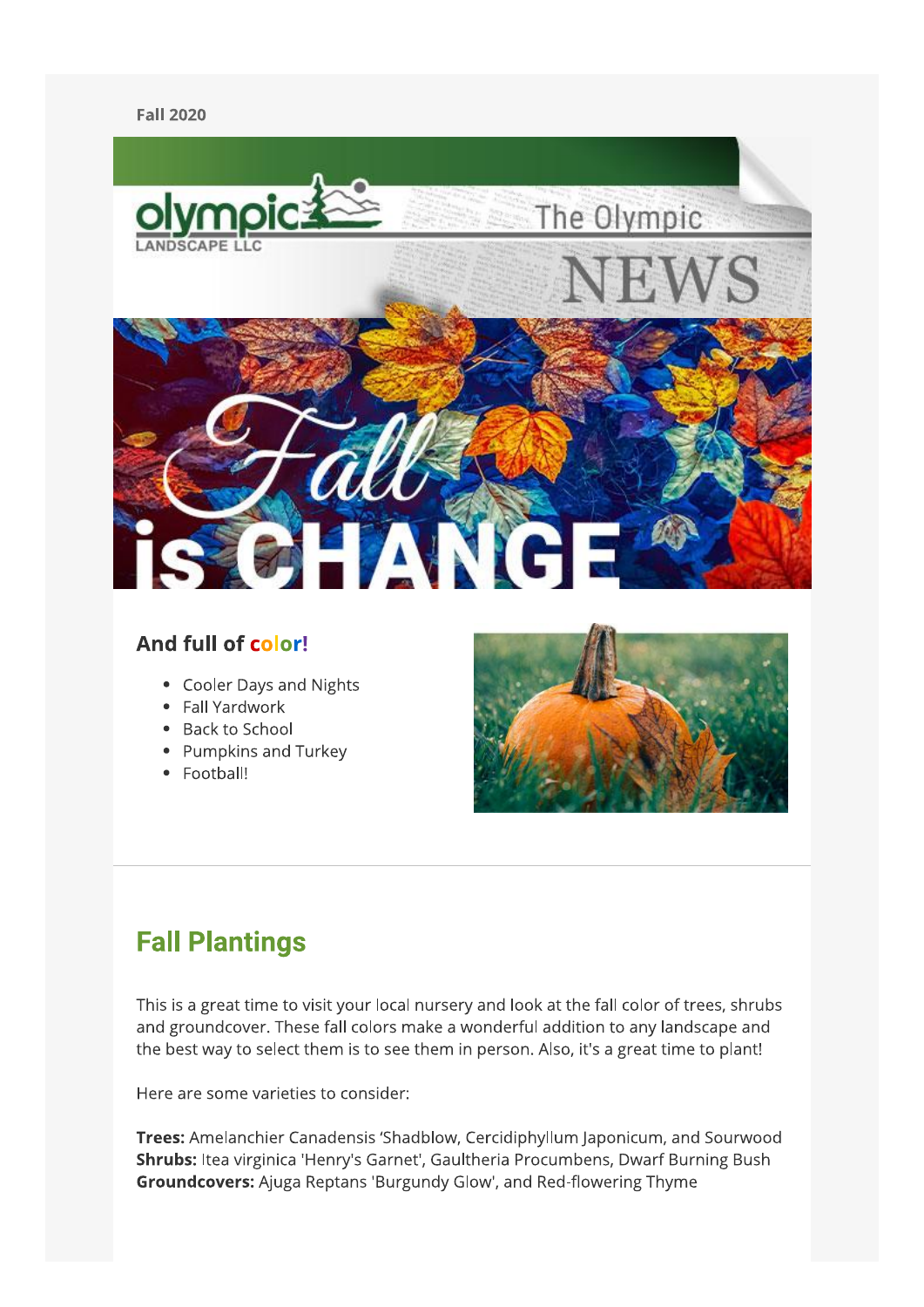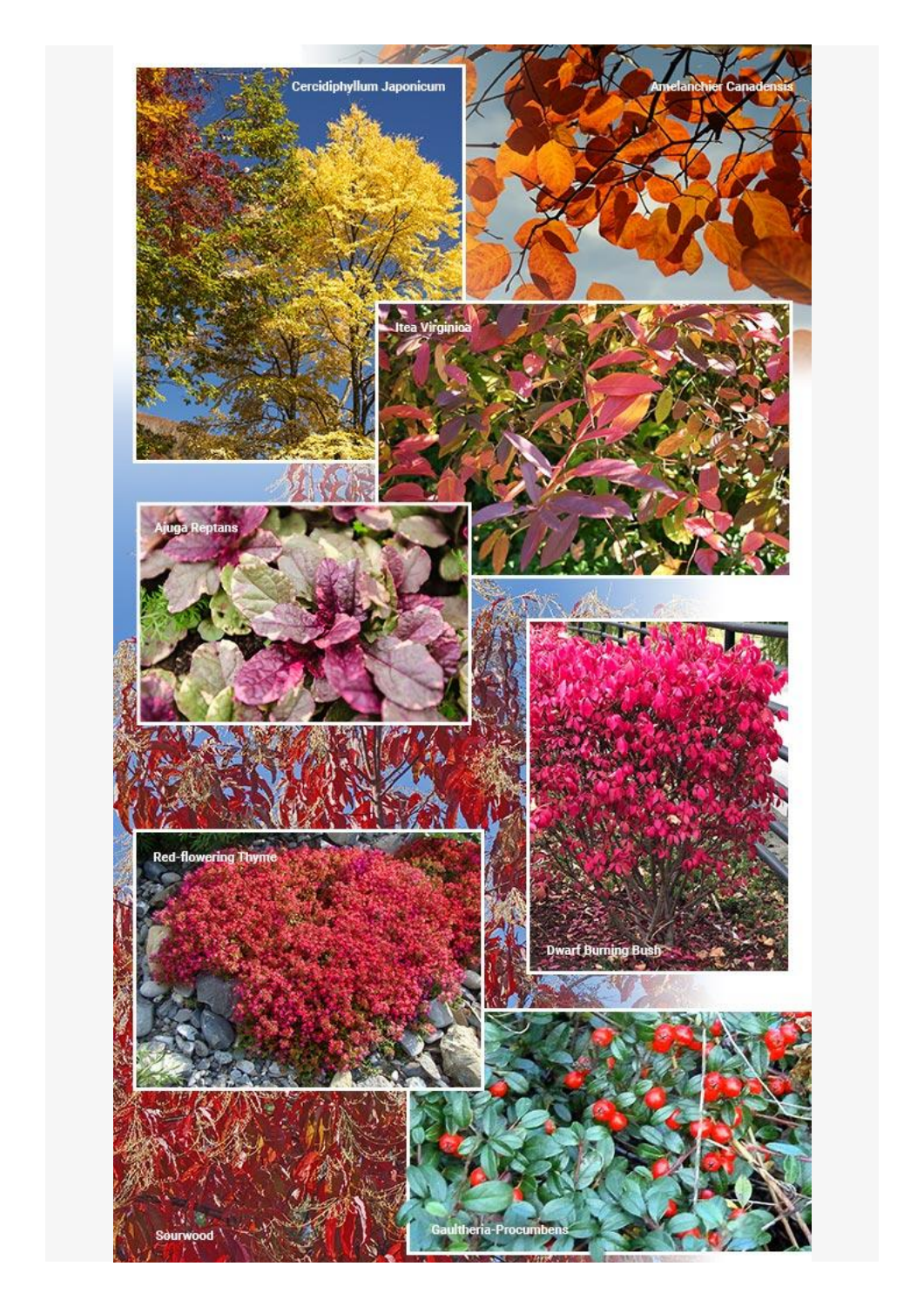



# **Fall & Winter Services**

Customer satisfaction is a top priority from landscape design, to installation, and sprinkler service.



#### **Drainage**

Do you struggle with excess water in your landscape, pour drainage, run off, water logging? We install various drainage solutions to manage the water system for healthier landscapes.



#### **Snow Removal & Ice Melt**

Olympic provides snow and ice melting services to help you keep your commercial property safe during the winter where things can get slippery.



#### **Outdoor Lighting**

Our service includes checking and repairing/replacing the bulbs, wiring, connections and transformers and adding to existing lighting systems. Outdoor lighting provides security and is a great way to enhance the landscape.



#### **Landscape Design**

Fall/Winter is a great time of year to plan for a new landscape installation. A creative plan by our talented and seasoned Landscape Design Team is the pathway to an imaginative garden and an essential tool for budgeting landscape construction costs.

Please let us know how we can serve any of your landscaping needs. We love what we do!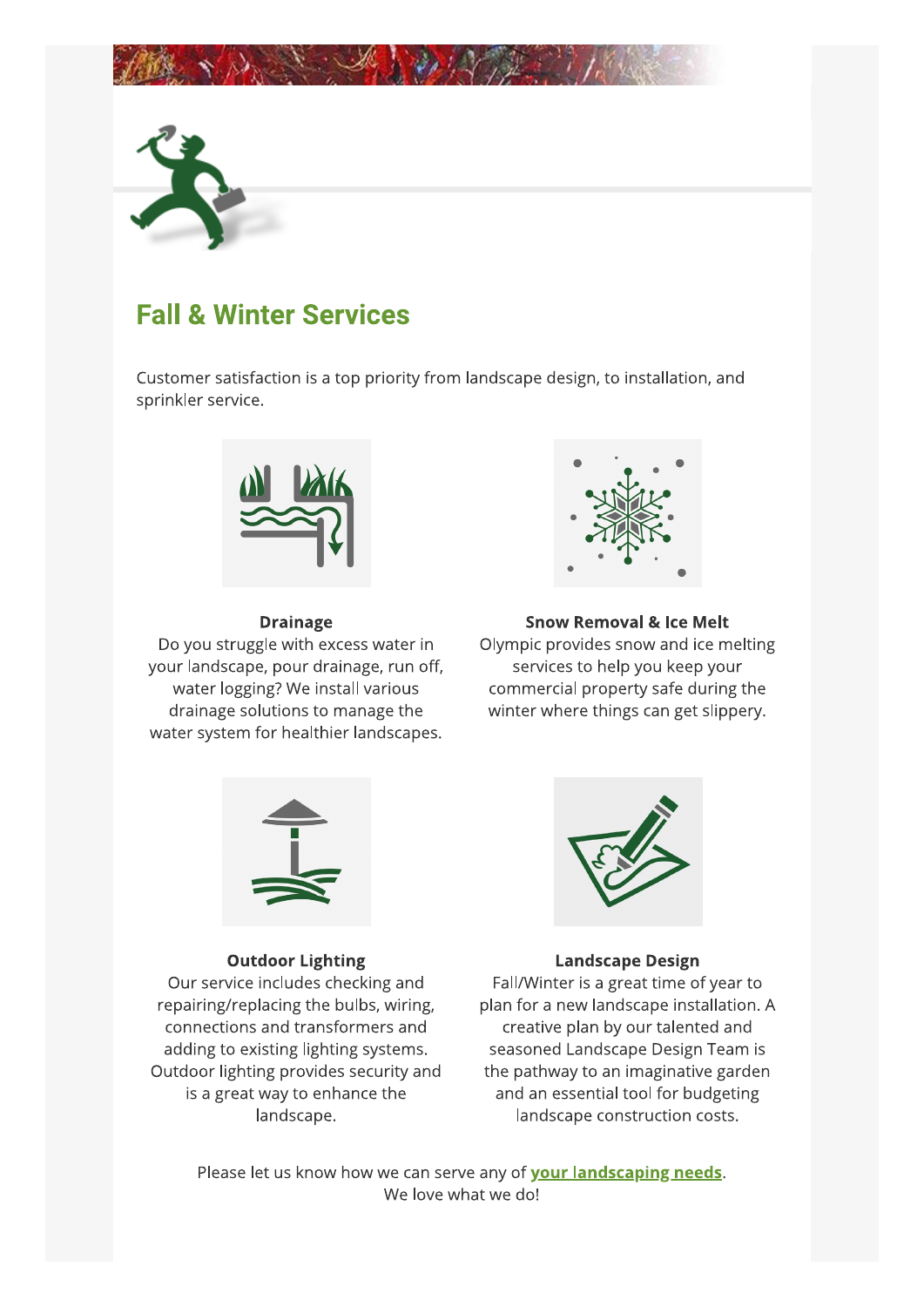

### **Winterize Your Sprinkler System**

Winterize your sprinkler system before the freezing weather. Various components within your system can freeze and break during sustained freezing spells if the lines are full of water. Normally this isn't a problem until mid to late December. We may have some frost before then but that is unlikely to hurt your system.



### **Need help?**

You can call us for advice or we can provide these services for you.

(253) 922-7075

### **Our Customers Have Spoken**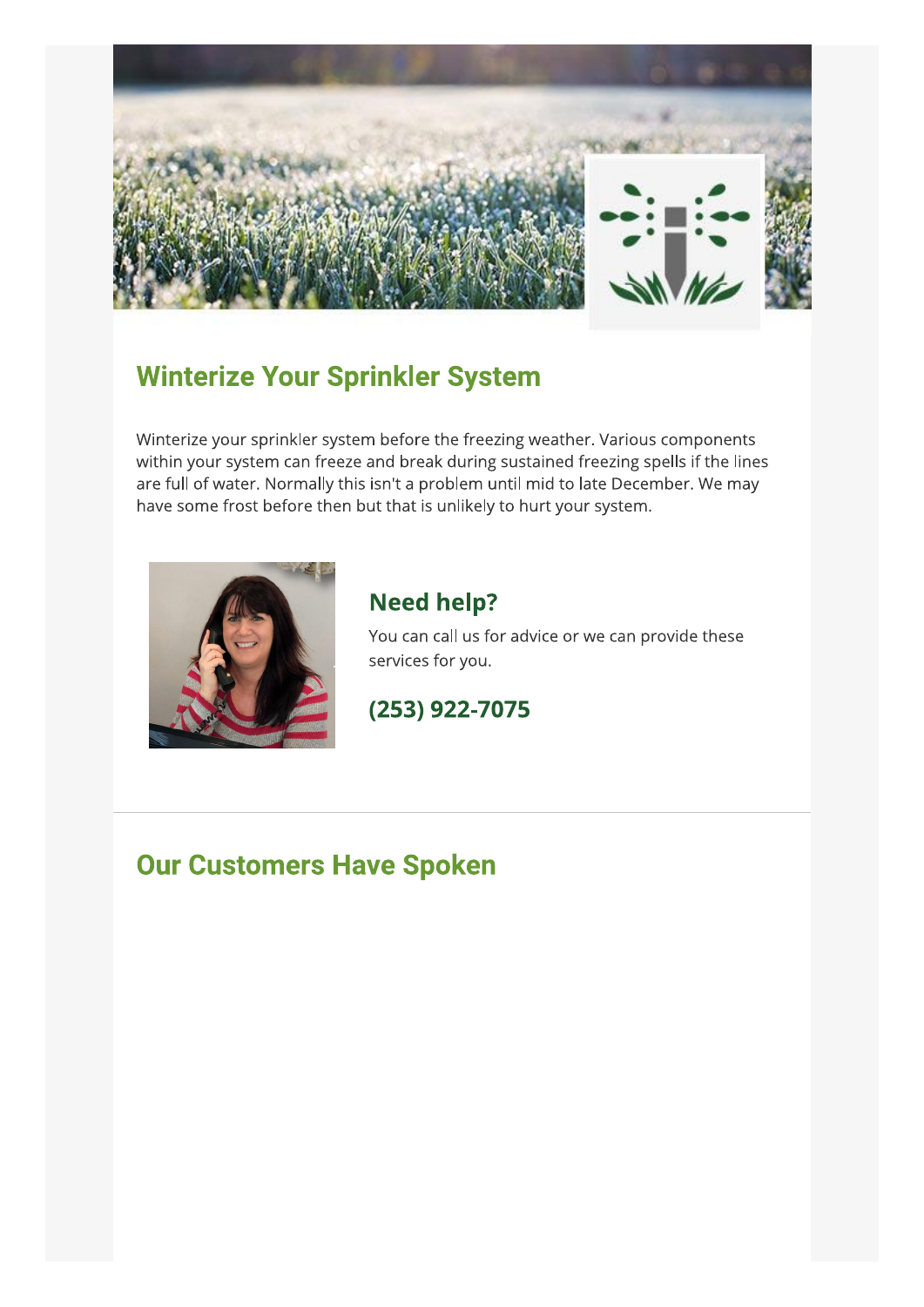

Take a closer look by clicking on the individual ad. And, visit our **South Sound Magazine testimonials** to view more.

**Would You Give Us a Review?**